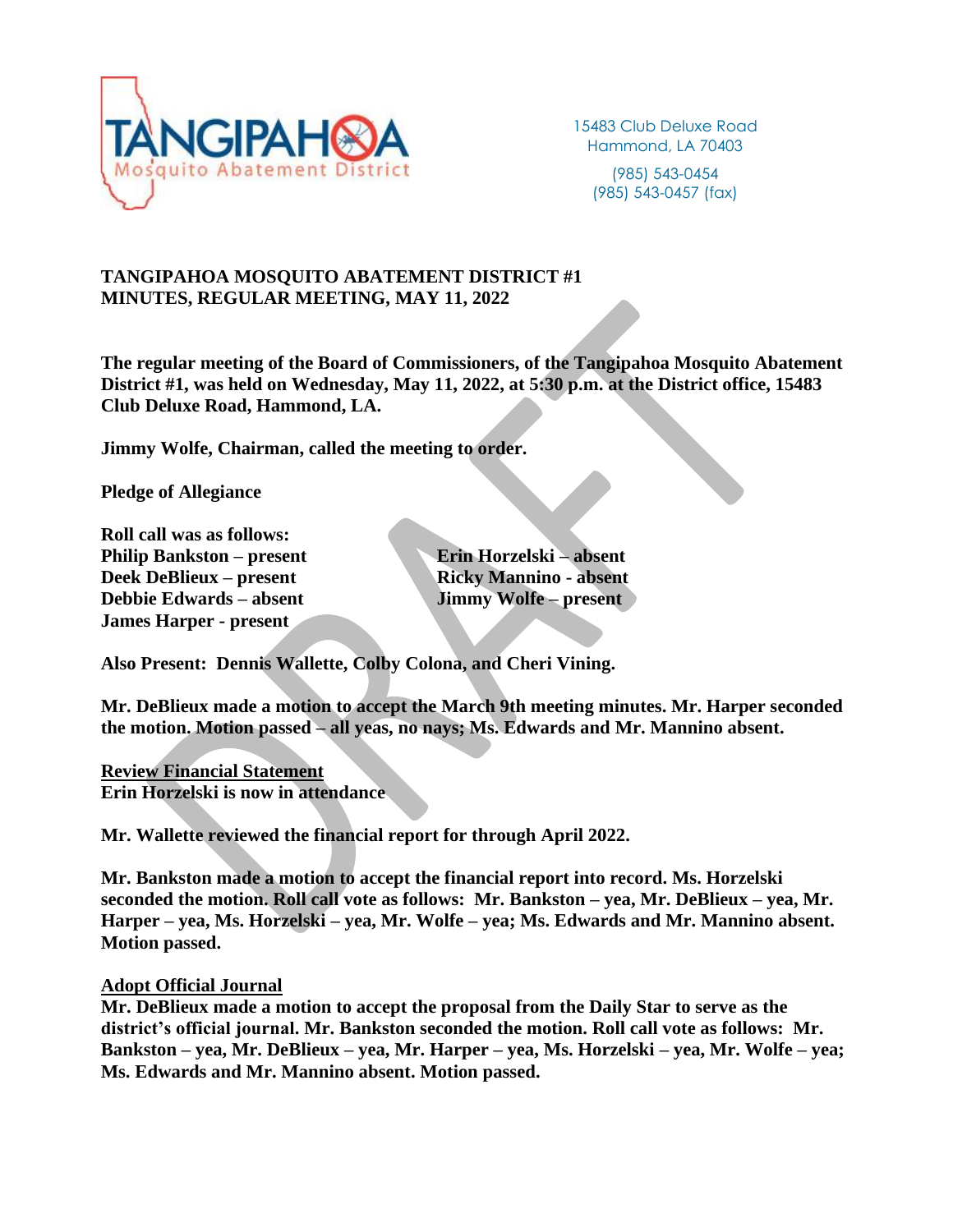# **TANGIPAHOA MOSQUITO ABATEMENT DISTRICT #1 MINUTES, REGULAR MEETING, MAY 11, 2022**

# **Adopt the Millage Rate for 2022**

**Ms. Vining read the Resolution aloud to set the millage for the 2022 tax year at 4.98 mills. Mr. Bankston made a motion to adopt the resolution as read and set the millage for the 2022 tax year at 4.98 mills. Ms. Horselski seconded the motion. Roll call vote as follows: Mr. Bankston – yea, Mr. DeBlieux – yea, Mr. Harper – yea, Ms. Horzelski – yea, Mr. Wolfe – yea; Ms. Edwards and Mr. Mannino absent. Motion passed.**

## **Assistant Director's Report**

**Ms. Colona provided her report. Trap surveillance began March 24th and night spraying began March 28th. There have been massive amounts of mosquito activity since March, which is typical this time of the year. Therefore, we have conducted four aerial spray missions to date. As of May 6th, there have been no positives for West Nile virus out of 261 tested mosquito pool samples at LSU and 23 mosquito pool samples tested in house at the District. Upcoming events are: The District will be hosting the Tangipahoa Chamber After Hours on Thursday, May 12th, from 4:30 p.m. – 6:30 p.m. at the District office. National Mosquito Control Awareness week is June 19th – 25th.**

## **Director's Report**

**Mr. Wallette provided his report.** 

**Due to high mosquito counts in the southern portion of the District, there will be an aerial spray mission tonight.**

**Phil Hebert, CPA will be conducting the District's annual audit.**

**At the end of March, several employees participated in the drone training given by Frontier Precision technicians at the District office. Ms. Colona recently passed the Part 107 exam and has received certification to fly the drone. The remainder of the employees will be taking the exam soon.**

**After being scheduled over two years ago and rescheduled due to COVID, the District will be hosting the Tangipahoa Chamber After Hours on Thursday, May 12th, at the District office from 4:30 p.m. – 6:30 p.m.**

**Frank DiVittorio is now in attendance.**

#### **Discuss Building a Hangar**

**At the previous request of the Board, Mr. Wallette provided the commissioners with a floorplan and 3D rendering from Tom Pistorius, architect. After discussion, the commissioners requested Mr. Wallette to gather specific additional information to present at the next scheduled board meeting.** 

**Authorize Engaging an Architect for Hangar Project No action. Deferred until next meeting.**

# **Review Commissioner Appointment Terms**

**Mr. Wallette reviewed each commissioner's term. Mr. DeBlieux's term will expire at the end of June. The Parish Council approved the appointment of Mr. Charlie Ciolino made by Councilman Vial, District 8, to fill the upcoming vacancy.**